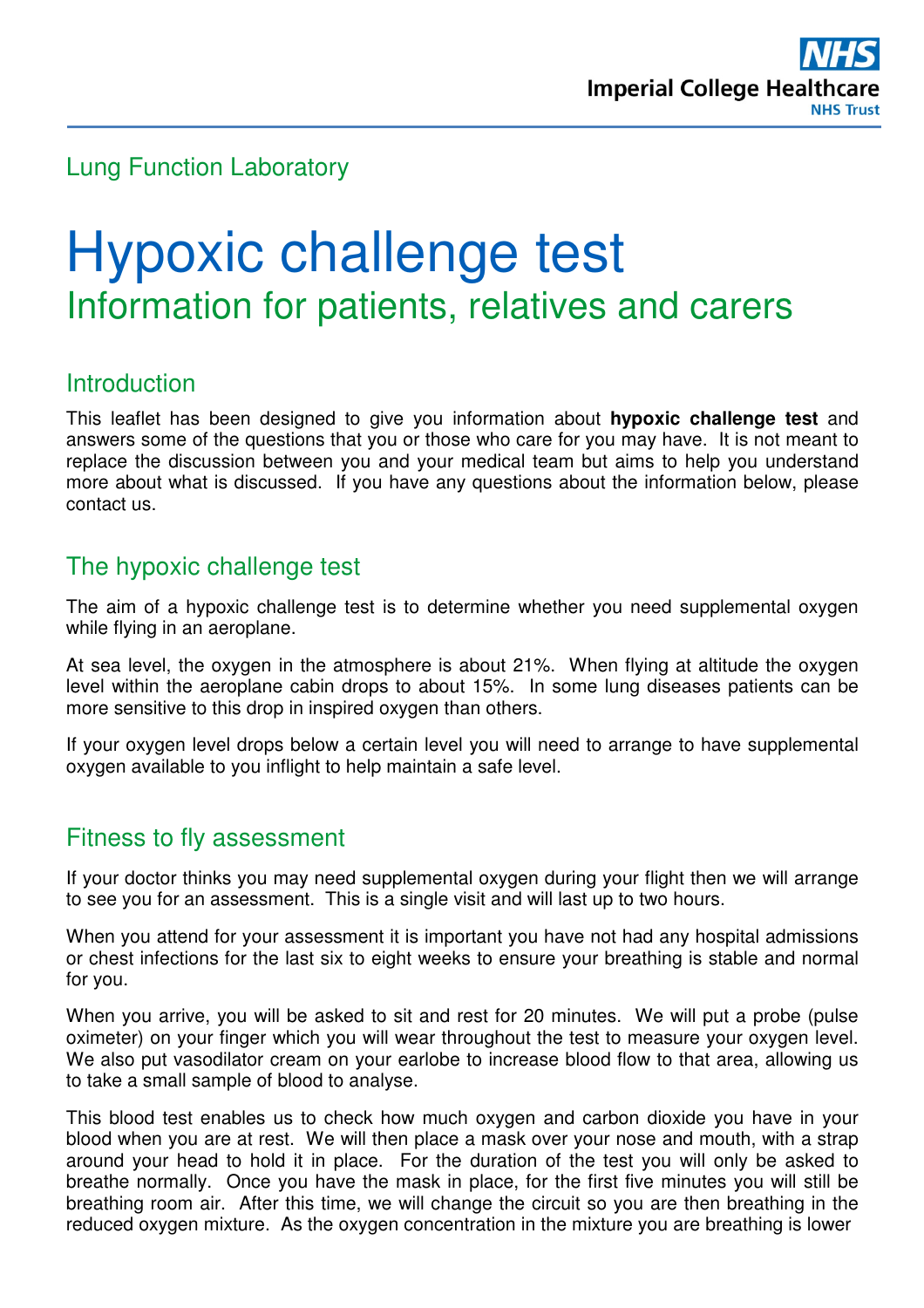than normal air your oxygen level will drop.

If your oxygen level does not drop too low we will take a further sample of blood from your ear and end the test. If, on the other hand, your oxygen level drops more than a certain level we will add supplemental oxygen, wait until your oxygen level has increased and stabilised and take a second blood sample from your earlobe before ending the test.

# If you require supplemental oxygen when flying

If your oxygen level drops and your blood results show that supplemental oxygen is required. your consultant will confirm that you need oxygen and how much oxygen you need.

You will need to contact the airline you intend to fly with and pass this information onto them. They may ask you and your doctor to fill in some forms. Generally, the airline will supply the oxygen needed for your flight and you do not need to bring your own. However, each airline has its own policy on travellers requiring oxygen so it is important that you do your research before booking flights to ensure the airline you travel with does supply oxygen, and in the amount you need. Some airlines will charge to supply you with oxygen, others will not.

Your oxygen prescription is valid for six months, after this time you will need reassessment. This can be arranged with us through your consultant.

#### Useful contacts

#### **Lung Function Laboratory:**

St Mary's Hospital 020 3312 6022. Hammersmith Hospital 020 3313 2352 Monday to Friday, 09:00 to 17:00

# How do I make a comment about my visit?

We aim to provide the best possible service and staff will be happy to answer any of the questions you may have. If you have any **suggestions** or **comments** about your visit, please either speak to a member of staff or contact the patient advice and liaison service (**PALS**) on **020 3313 0088** (Charing Cross, Hammersmith and Queen Charlotte's & Chelsea hospitals), or **020 3312 7777** (St Mary's and Western Eye hospitals). You can also email PALS at imperial.pals@nhs.net The PALS team will listen to your concerns, suggestions or queries and is often able to help solve problems on your behalf.

Alternatively, you may wish to complain by contacting our complaints department:

Complaints department, fourth floor, Salton House, St Mary's Hospital, Praed Street London W2 1NY

Email: ICHC-tr.Complaints@nhs.net